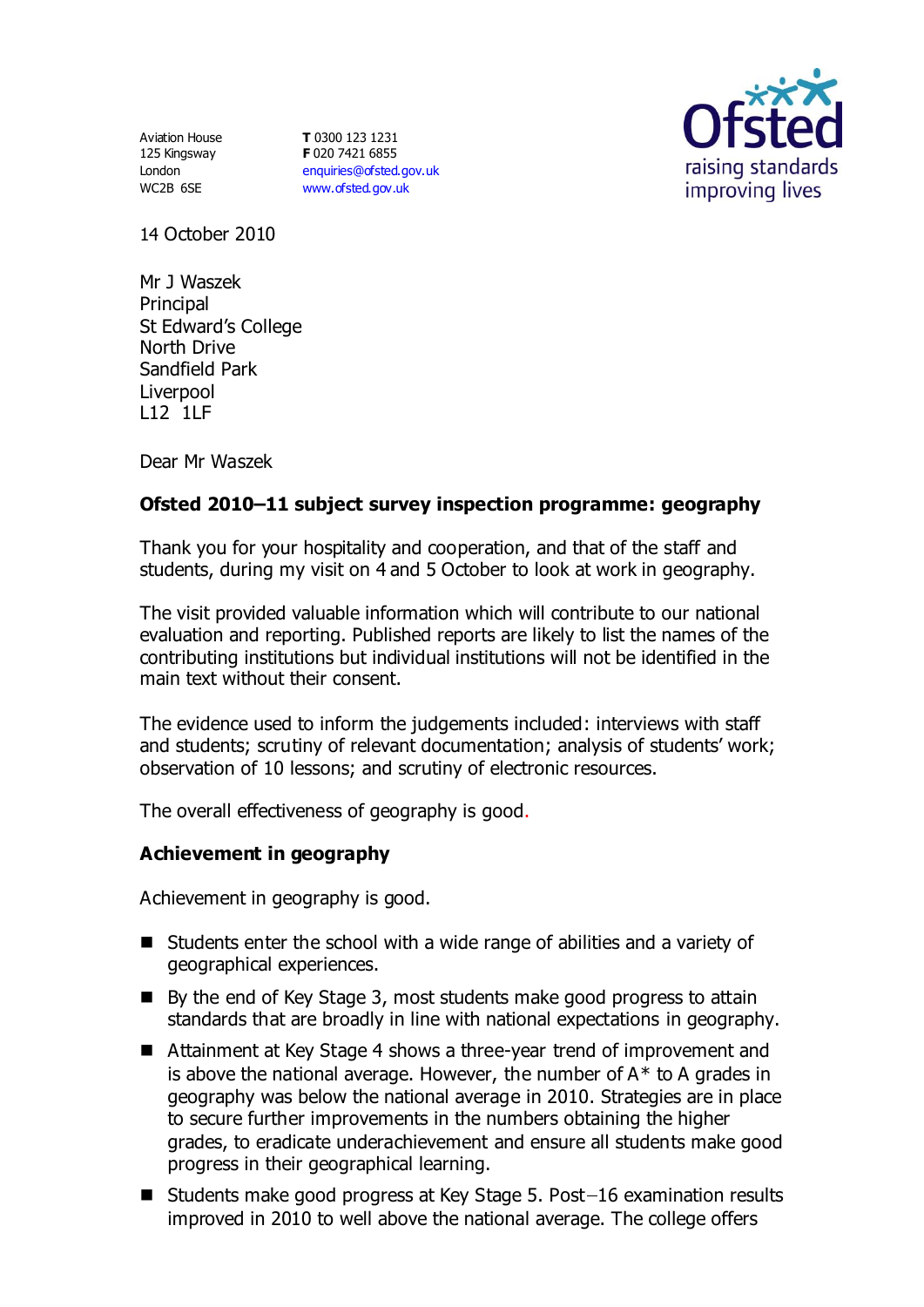AS and A level geography in partnership with four other schools. Retention rates from AS to A level are very high.

■ Student's behaviour is very good. Students are motivated and interested in geography and develop a wide range of subject-specific skills, knowledge and understanding. Increasing numbers of students are opting to take geography in the sixth form.

#### **Quality of teaching of geography**

The quality of teaching in geography is good.

- Geography is taught by four subject specialists. Teachers have very good subject knowledge and are enthusiastic about teaching geography. All of the geography teaching observed during the visit was at least good and some was outstanding.
- Lessons were well structured. They built carefully on previous learning, with teachers using starter activities effectively to engage students in their learning from the outset. Teachers continually checked on students' learning in lessons and, when necessary, responded to support or extend this.
- Students make good progress in their geographical learning because sessions are planned carefully to ensure that they complete interesting tasks at a good pace and develop useful geographical skills and understanding. There are good levels of interaction and students are increasingly involved in their own learning.
- The outstanding lessons were carefully tailored to enthuse students, meet their individual learning needs and maximise their learning. Questioning and discussion were used very well to deepen learning. For example, in a Year 10 lesson, students were introduced to the important geographical skill of interpreting photographs. A well-structured series of collaborative learning activities enabled students to learn what and how to observe and describe and then how to improve their initial descriptions through the precise use of language and geographical terminology.
- Teachers know their students well. Relationships in the classroom between teachers and students, and among students are positive. Students appreciate the opportunities to work individually, in pairs and groups in structured and more open-ended tasks which help them with their geographical learning. All students speak highly of the quality of teaching and the support they receive in lessons and at the Geography Club.
- Resources are selected carefully to engage pupils and make effective use of topical events and relevant current issues.
- The school has a good range of geographical resources and uses information and communication technology (ICT) effectively in teaching and learning. An extensive range of valuable electronic resources is available to support students' learning. Limited use is made of Geographical Information Systems (GIS).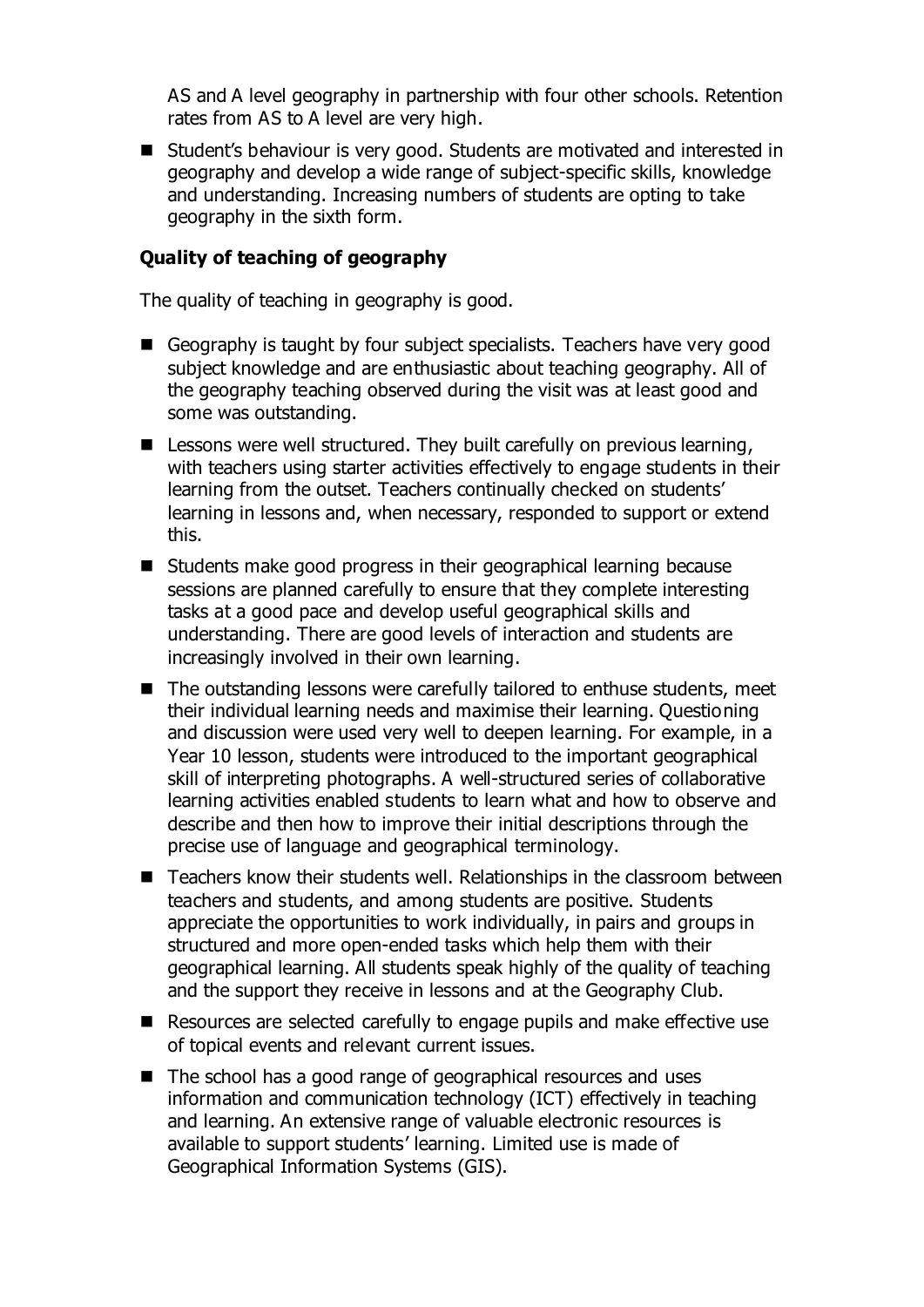- Assessment is accurate. End-of-unit assessments are planned carefully and marked in detail against appropriate, levelled criteria. This assessment information is used increasingly to monitor students' progress, identify underachievement and provide appropriate interventions. Students are increasingly involved in assessing their own and others' work.
- Marking is regular although there is some variation in the quality of feedback provided to students to help them improve their work.

## **Quality of the curriculum in geography**

The quality of the curriculum in geography is outstanding.

- Curriculum change at Key Stages 3, 4 and 5 has been managed very well. Geography is taught as a discrete subject at each key stage. Curriculum planning and schemes of work ensure curriculum coverage meets statutory requirements and provides a very good context for geographical learning.
- The curriculum covers a broad range of physical, human and environmental geography at a variety of scales: local, regional, national, European and global. It provides excellent opportunities for students to investigate topical issues, for example, food miles. Detailed attention is paid to students' development of geographical skills in enquiry, graphicacy and communication and good links are made between geography and the development of students' literacy, numeracy and ICT skills.
- A very good programme of fieldwork exists for all students at each key stage. Students enjoy these activities and are aware of how they have extended their knowledge and understanding of geography in a variety of physical and urban landscapes and a number of local and regional locations.
- The department's schemes of work are continually reviewed and refined. Units are sequenced very carefully to ensure continuity and progression in learning, conceptual development and the acquisition of a comprehensive range of skills, knowledge and understanding.
- Classroom and corridor displays are used well to celebrate the curriculum and students' improving knowledge and understanding of the world.

## **Effectiveness of leadership and management in geography**

The effectiveness of leadership and management in geography is good.

- The enthusiastic geography team is well led and managed. The department has a comprehensive series of policy documents which provide good guidance about its work.
- The links with the rest of the Humanities faculty are good and staff have increasing opportunities to share good practice and tackle areas of common concern.